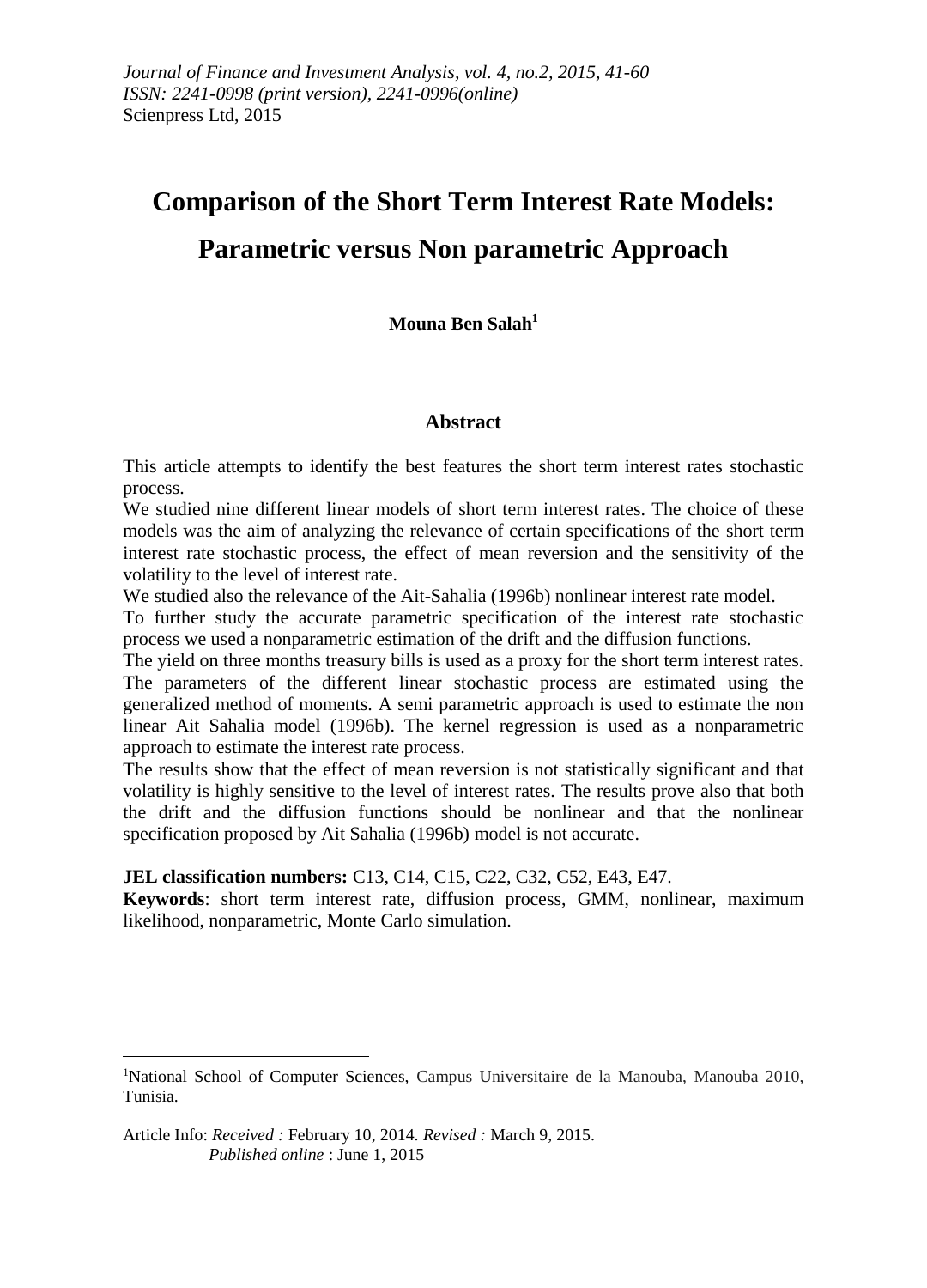# **1 Introduction**

Understanding the short term interest rate stochastic behaviour is very important for a wide range of applications. Such as the conduct of monetary policy, the financing of public debt, estimating the expectations of real economic growth and inflation and determining prices in financial market. Several models have been developed to explain the stochastic process of the short term interest rate in a continuous-time framework. A list of these models include linear models, those by Merton (1973), Vasicek (1979), Brennan and Schwartz (1980a), Dothan (1978), Cox, Ingersoll and Ross (1980, 1985b), Rendleman and Bartter (1980), Cox and Ross (1976) and Chan, Karoly, Longstaff and Schwartz (1992) and the nonlinear Ait-Sahalia (1996b) model. These models make the assumption that the short term interest rate follows a gauss-wiener process. The process of the short term interest rate, r, has the following formulation:

 $dr = \mu(r) dt + \sigma(r) dw$ 

The drift rate,  $\mu$ , and the instantaneous standard deviation,  $\sigma$ , are functions of r, but independent of time, and w is a wiener process.

The models mentioned above differ by their specifications of the drift and the diffusion function of the short term interest rate process.

One of the key points in this area is if their specification of the interest rate dynamic is correct or not. Is the short-rate drift function linear or nonlinear? Is the short-rate diffusion function constant, linear or nonlinear?

This article aim to present answers to this questions and determine the appropriate features of the short term interest rate process. The study will investigate the shape of the drift and of the diffusion functions using nonparametric estimation. The nonparametric approach avoids making parametric assumptions about both the drift and the diffusion functions and estimates the both from the observed data.

# **2 The Data**

We estimate the interest rate models considering as proxy of the short-term interest rate, the US 3 month Treasury bill rate. The data are weekly and cover the period from January 1970 to December 2011, providing 2165 observations. The observations are taken from the Federal Reserve website of Saint Louis.

The time series of short-term interest rates shown in Figure 1 is suggestive of a change in the process during the late 1970 and early 1980. Both the level and the volatility appear elevated.

The table 1 shows the means, standards deviations and part of the 11 autocorrelation of the weekly rates and the weekly changes in the spot rate. The unconditional average level of the weekly rate is 5.46%, with a standard deviation of 3.13%. Although the autocorrelations in interest rate level decays very slowly, those of the week-to week changes are generally small and are not consistently positive or negative. This offers some evidence that the interest rates changes are stationary. The results of a formal augmented Dickey-fuller nonstationarity test are also reported in Table 1. The null hypothesis of nonstationarity is accepted for the interest rate levels but is rejected for the interest rate changes at the 1% significance level.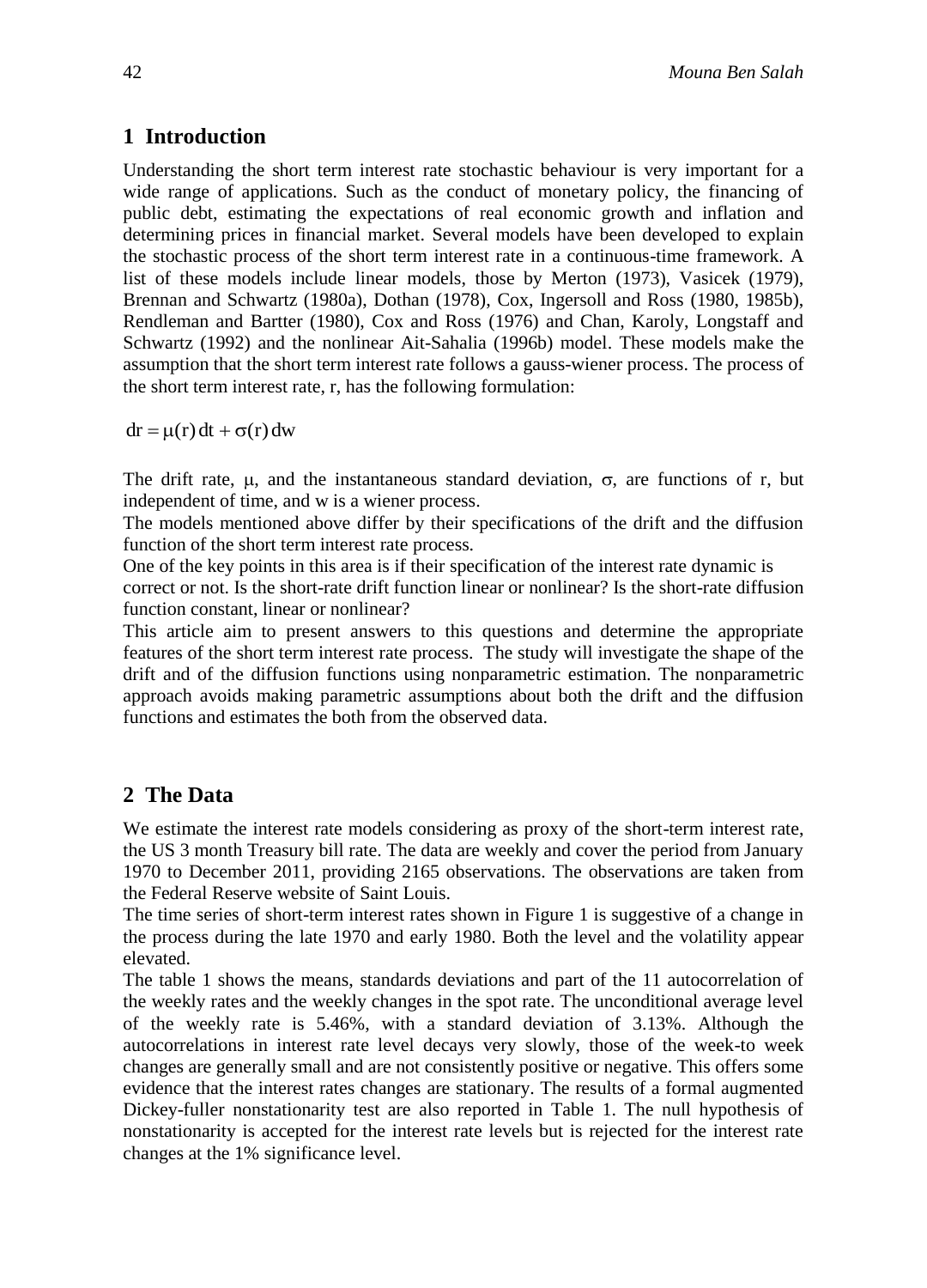| Summary statistics                        |      |               |                       |          |          |                 |                 |                     |             |
|-------------------------------------------|------|---------------|-----------------------|----------|----------|-----------------|-----------------|---------------------|-------------|
|                                           | N    | Mean          | Standard<br>deviation | $\rho_1$ | $\rho_3$ | $\rho_5$        | $\rho$          | $\rho$ <sup>9</sup> | $\rho_{11}$ |
| $r_{t}$                                   | 2165 | 5,46          | 3,13                  | 0,995    | 0,983    | 0,969           | 0,955           | 0.941               | 0,928       |
| $r_{t+1}-r_t$                             | 2164 | $-0,003$      | 0,22                  | 0,262    | 0,056    | 0,052           |                 |                     |             |
|                                           |      |               |                       |          |          |                 | 0.087           | 0,027               | 0,039       |
| Augmented Dickey-Fuller stationarity test |      |               |                       |          |          |                 |                 |                     |             |
| $H_0$                                     |      |               | Test statistic        |          |          | Critical values |                 |                     |             |
| Nonstationarity                           |      | $r_{t}$       | $-1,8725$             |          |          |                 | $-3,4343$<br>1% |                     |             |
|                                           |      | $r_{t+1}-r_t$ | $-35,5354$            |          |          | 10%             |                 |                     | $-2,5708$   |

Table 1: Summary statistics of the data and stationarity test



Figure 1: (a) The 3-month T-Bill rate; (b) absolute changes in the 3-month T-Bill rate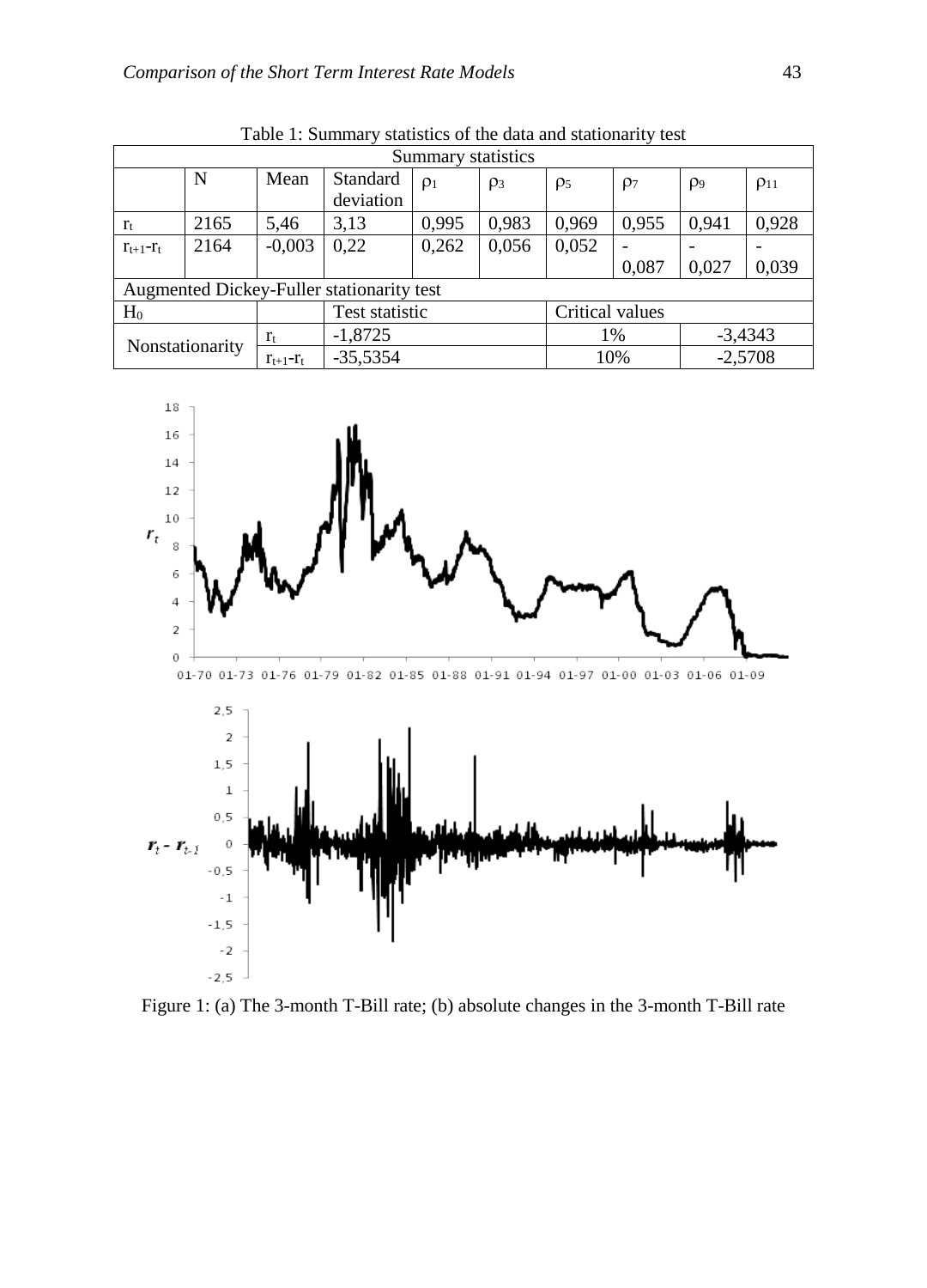# **3 Research Design and Methodology**

## **3.1 The Parametric Approach**

#### **3.1.1 The linear models**

We follow the Chan, Karolyi and Sanders (1992) econometric approach to compare the ability of nine models to capture the stochastic behaviour of the short term interest rate. The authors present a common framework in which different models could be nested. The following stochastic differential equation defines a broad class of interest rate processes,

$$
d_{\Gamma_t} = (a + b r_t) dt + \sigma r_t^{\gamma} dw \tag{1}
$$

The dynamics implies that the conditional mean and variance of changes in the short term interest rate depends on the levels of *r*. The model incorporates mean reversion on the interest rate; i.e, the interest rate is pulled back over time to some long-run average. When *r* is high, mean reversion tends to cause it to have a negative drift; when *r* is low mean reversion tends to cause it to have a positive drift. The mean reversion phenomenon is included in the stochastic process by the specification of the drift,  $\beta(\alpha-r)$ , where the speed of adjustment is given by the parameter  $\beta$  and the long-run average is given by the parameter α. The short rate is pulled to level α at rate β. So we have that  $a = \alpha \beta$  and  $b =$  $-\beta$ .

The parameters of the stochastic process given by (1) are estimated in discrete time using Generalized Method of Moments Technique of Hansen (1982). This technique has a number of advantages which makes it one of the best methods for estimating the shortterm interest rate process. Indeed, GMM provides a unified approach to the econometric estimation of all different types of short-term interest rates. Moreover, to achieve the asymptotic convergence of the estimator, GMM does not require that the distribution of the interest rate changes is normal but only stationary and ergodic is to say that the instantaneous conditional residuals variance is proportional to the length of the sample. This feature is of particular importance for the estimation of the short-term interest rate models when each model implies a different distribution of interest rate changes. In fact, for the Merton (1973) and Vasicek (1977) models, changes in interest rates are normal, while for the model Cox Ingersoll and Ross (1985), they are proportional to a noncentral  $\chi^2$ .

We test the restrictions imposed by the alternative short term interest rate models nested within equation  $(1)$ .

Several models can be obtained from (1) placing the appropriate restrictions on the four parameters  $\alpha$ ,  $\beta$ ,  $\sigma$  and  $\gamma$ . The specifications that we focus on are presented in Table 2: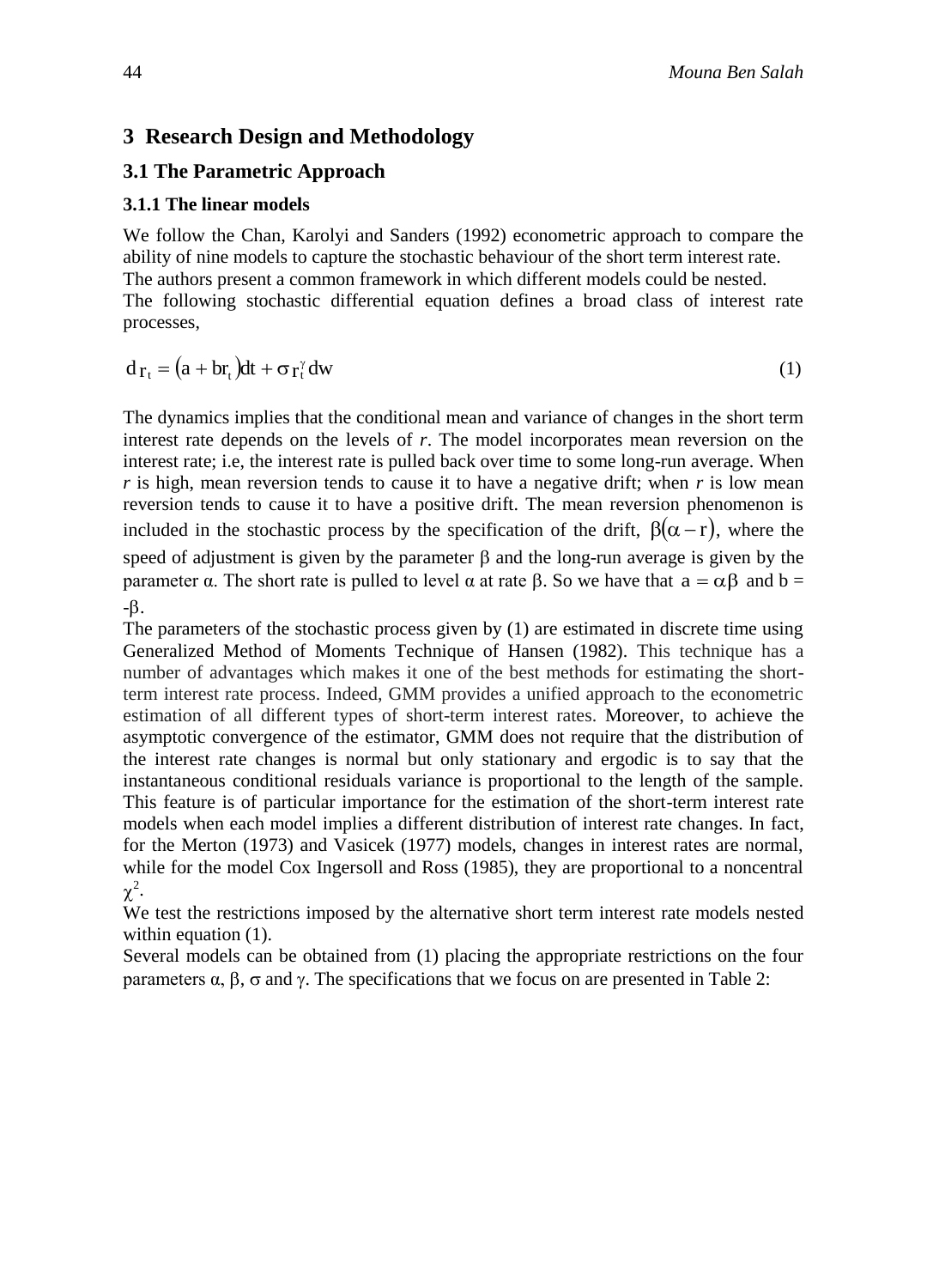|                                          | <b>Restrictions</b> |          |   |     |
|------------------------------------------|---------------------|----------|---|-----|
| Model                                    | a                   | b        | σ |     |
| Chan, Karoly, Longstaff & Sanders (1992) |                     |          |   |     |
| <b>Merton</b> (1973)                     |                     | $\theta$ |   |     |
| Vasicek (1977)                           |                     |          |   |     |
| Cox, Ingersoll & Ross $(1985)$           |                     |          |   | 0.5 |
| Dothan (1978)                            | $\Omega$            | 0        |   |     |
| Rendleman & Bartter (1980)               | 0                   |          |   |     |
| Brennan & Schwartz (1980)                |                     |          |   |     |
| Cox, Ingersoll & Ross $(1980)$           | 0                   | $\theta$ |   | 1.5 |
| $\cos \&$ Ross (1976)                    |                     |          |   |     |

Table 2: Alternative models of short-term interest rate and parameter restrictions imposed

We estimate the parameters of the continuous-time model using a discrete-time econometric specification

$$
r_{t+1} - r_t = a + b r_t + \varepsilon_{t+1}
$$
  
\n
$$
E[\varepsilon_{t+1}] = 0, E[\varepsilon_{t+1}^2] = \sigma^2 r_t^{2\gamma}
$$
\n(2)

This discrete-time model has the advantage of allowing the variance of interest rate changes to depend directly on the level of the interest rate in a way consistent with the continuous-time model.

Define  $\theta$  to be the parameter vector with elements  $\alpha$ ,  $\beta$ ,  $\sigma^2$  and  $\gamma$  and given  $\varepsilon_{t+1} = r_{t+1} - r_t - a - br_t$ , estimators of these parameters are obtained from the first and second moments conditions. We define also two instrumental variables, a constant and rt. we obtain then, four orthogonality restrictions.  $\overline{a}$ 

$$
f_t\left(a, b, \sigma^2, \gamma\right) = \begin{bmatrix} \varepsilon_{t+1} \\ \varepsilon_{t+1}^2 - \sigma^2 r_t^2 \end{bmatrix} \otimes \begin{bmatrix} 1 \\ r_t \end{bmatrix} = \begin{bmatrix} \varepsilon_{t+1} \\ \varepsilon_{t+1}^2 r_t \\ \varepsilon_{t+1}^2 - \sigma^2 r_t^{2\gamma} \\ \varepsilon_{t+1}^2 - \sigma^2 r_t^{2\gamma} \end{bmatrix}
$$
(4)

Under the null hypothesis that the restrictions implied by (2) and (3) are true,  $E[f(\theta)]=0$ The GMM procedure consists of replacing  $E[f(\theta)]$  with its sample counterpart, g[ $\theta$ ], using T observations where

$$
g(\theta) = \frac{1}{T} \sum_{t=1}^{T} f(\theta)
$$
\n<sup>(5)</sup>

And then choosing parameters that minimize the quadratic form,

$$
J_T(\theta) = g'_T(\theta) W_T(\theta) g_T(\theta)
$$
\n(6)

Where  $W_T(\theta)$  is a positive-definite symmetric weighting matrix.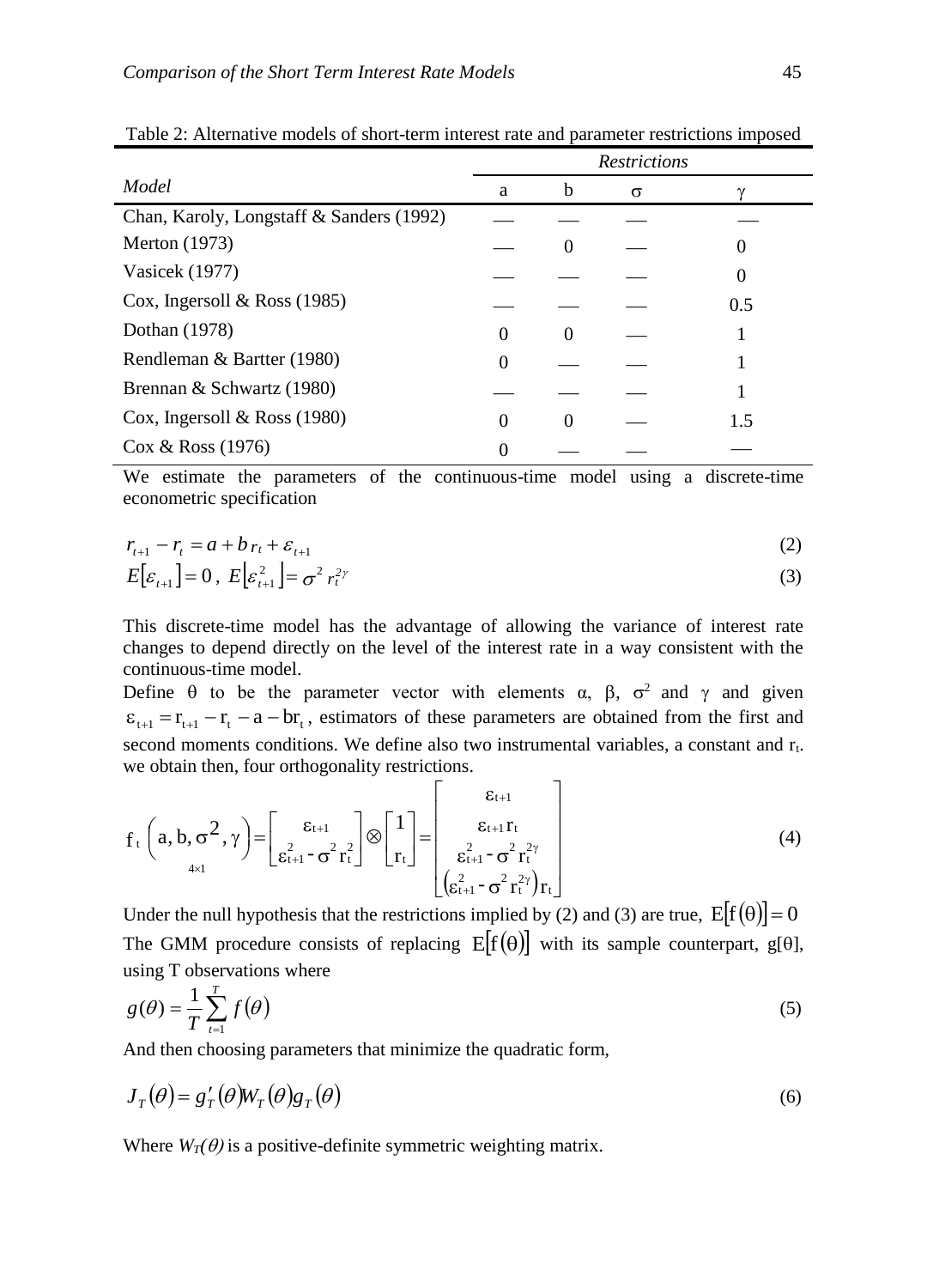The minimized value of the quadratic form in (6) is distributed  $\chi^2$  under the null hypothesis that the model is true with degree of freedom equal to the number of orthogonality conditions net of the number of the parameters to be estimated. This  $\chi^2$ measure provides a goodness-of-fit test for the model. A high value of this statistic means that the model is misspecified.

In addition, in order to gauge further the relative performance of the alternative nested models, we test their forecast power of interest rate changes. In addition, we test their forecast power for squared interest rate changes, which provide simple ex-post measures of interest rate volatility. This is done by first computing the time series of conditional expected-yield changes and conditional variances for each model using the fitted values of (2) and (3). We then compute the proportion of the total variation in the ex post yield changes or squared yield changes that can be explained by the conditional expected-yield changes and conditional volatility measures, respectively. We refer to this as the coefficient of determination, or  $\mathbb{R}^2$ . These  $\mathbb{R}^2$  values provide information about how well each model is able to forecast the future level and volatility of the short term rate. The results are presented in the last two columns of Table 3.

#### **3.1.2 The non linear model**

Ait Sahalia (1996b) presented a model of the short term interest rate which the drift and the diffusion functions are both nonlinear.

$$
dr = \left(\alpha_0 + \alpha_1 r_t + \alpha_2 r_t^2 + \frac{\alpha_3}{r_t}\right)dt + \left(\beta_0 + \beta_1 r_t + \beta_2 r_t^{\beta_3}\right)dw\tag{7}
$$

This nonlinear specification imposes some restrictions on the parameters values.

 $\bullet \beta_0 \geq 0$  (and  $\beta_2 > 0$  if  $\beta_0 = 0$  and  $0 < \beta_3 < 1$  or ou  $\beta_1 > 0$  if  $\beta_0$  0 and  $\beta_3 > 1$ ), is necessary for the volatility to be positive in the neighborhood of the zero

•  $\beta_2 \geq 0$  if either  $\beta_3 > 1$  or  $\beta_1 = 1$ , and  $\beta_1 > 1$  if either  $0 < \beta_3 < 1$  or  $\beta_2 = 0$ , is necessary for the volatility to be positive in the neighborhood of the infinity

•  $\alpha_2 \leq 0$  and  $\alpha_1 < 0$  if  $\alpha_2 = 0$ , ensure that the drift is mean reverting at high interest rate values.

•  $\alpha_3 > 0$  and  $2 \alpha_3 \ge \beta_0 \ge 0$  or  $\alpha_3 = 0, \alpha_0 > 0, \beta_0 = 0, \beta_3 > 1$  and  $2 \alpha_0 \ge \beta_1 > 1$ 0,guarantees that zero is unreached

To estimate this model we have followed the same semi parametric approach used by Ait Sahalia (1996b). The stationary density is nonparametrically estimated based on the kernel function, which is used to estimate the parameter vector  $(\alpha_0, \alpha_1, \alpha_2, \alpha_3, \beta_0, \beta_1, \beta_2, \beta_3)$  according to the method of maximum likelihood.

Given a sample of T observations, the estimation method is built in three stages.

The first step is to estimate the stationary density using a nonparametric method which is the Gaussian kernel regression as follow:

 $\hat{p}(u) = \frac{1}{\pi u}$  $\frac{1}{Th} \sum_{t=1}^{T} K\left(\frac{u-r_t^{\Delta}}{h}\right)$  $\int_{t=1}^{T} K\left(\frac{u-r_{\xi}}{h}\right)$  with K is a Gaussian kernel function of the form  $K(u) =$ 1  $\frac{1}{\sqrt{2\pi}}\exp(-\frac{1}{2})$  $\frac{1}{2}u^2$ ) where h is the smoothing parameter which determines how the neighboring point are taken into account to build the density estimator to u.

The second step is to build an explicit relationship between the stationary density  $p(x)$ , the mean and volatility using the Kolmogrov forward equation. In particular, if  $\mu$  (x,  $\psi$ ) and  $\sigma$  (x,  $\psi$ ) are respectively the functional forms of the drift and the diffusion functions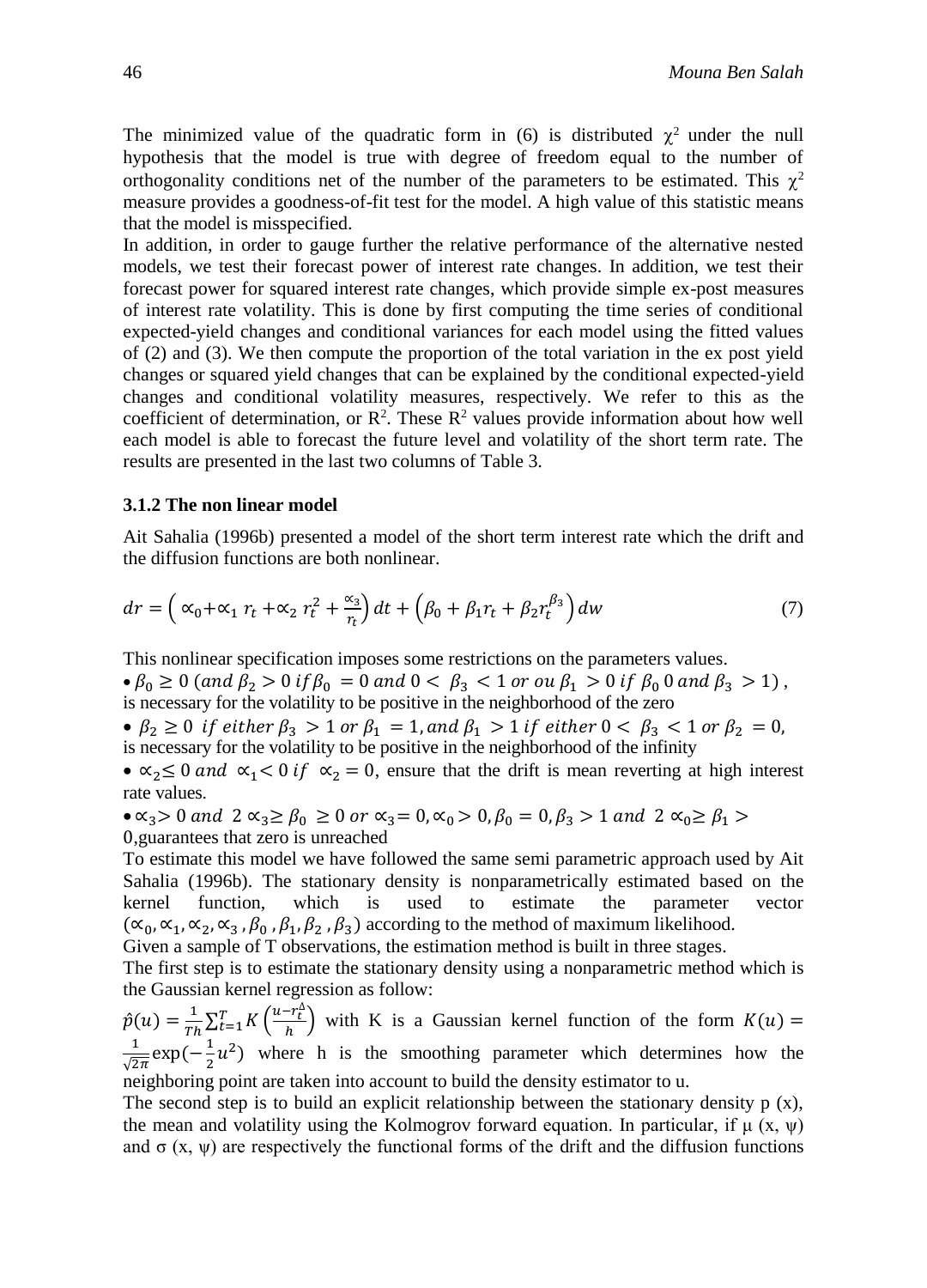with  $\psi$  is the vector of parameters  $(\alpha_0, \alpha_1, \alpha_2, \alpha_3, \beta_0, \beta_1, \beta_2, \beta_3)$ , then the stationary density of the nonlinear model is then of the form:

$$
p(x,\psi) = \frac{\xi(\psi)}{\sigma^2(x,\psi)} \exp\left\{ \int^x \frac{2\mu(u,\psi)}{\sigma^2(u,\psi)} \right\} \tag{8}
$$

Or the lower limit of the integral is arbitrary and  $\xi(\psi)$  is a constant that ensures that p (x, ψ) integrates to 1. The basis of the estimation method developed by Ait Sahalia (1996b) is that if the specification of the drift and the diffusion functions are appropriate, then, for the estimated values ( $\psi^*$ ), the stationary density p (x,  $\psi$ ) is very close to the nonparametric density estimated from the observed data.

In the third step, we estimate the parameters of the drift and the diffusion functions  $(\alpha_0, \alpha_1, \alpha_2, \alpha_3, \beta_0, \beta_1, \beta_2, \beta_3)$ , so that the stationary density involved by the drift and the diffusion functions is as close as possible to the nonparametric stationary density. The vector of the estimated parameters  $(\psi^*)$  is chosen such that it minimizes the squared difference between the density of the stationary pattern and the nonparametric one. Then:

$$
\psi^* = \arg \min \frac{1}{T} \sum_{i=1}^T (p(x_t, \psi) - p(x_t)^2)
$$
\n(9)

This gives the vector of estimated parameters ( $\psi$  \*) = ( $\alpha_0$ ,  $\alpha_1$ ,  $\alpha_2$ ,  $\alpha_3$ ,  $\beta_0$ ,  $\beta_1$ ,  $\beta_2$ ,  $\beta_3$ )<sup>\*</sup>.

#### **3.1.3 The Monte Carlo Simulation study of the interest rate models performance**

To further compare the performance of each model to capture the stochastic evolution of the short term interest rate, we simulate the path of the interest rate produced by each model and we compare it to the real short term interest rate stochastic path.

To generate data from the interest rate model specification, we consider a first order Euler's approximation of the stochastic process of each model.

The study of the predictive performance of the different models will be on both sides, a study of the predictive performance, "in the sample" and "out of the sample".

- The first period "in the sample" cover the period from 1979 to 1982 which is a high volatile period. The purpose of this choice is to study the predictive performance of the models in this exceptional period.
- The second period "in the sample" cover the period from 2007 to 2008 which is the subprime crisis period and at the end of 2008, the Federal Reserve have decide to reduce interest rates at a range of 0% to 0.25%.
- Contrary to the two first periods, the third "in the sample" period from 1997 to 1998 is relatively a stable period.
- The "out of the sample" period cover the period from 2010 to 2011, characterized by low interest rates as decided by the Federal Reserve.

The performance of each model to predict the real short term interest rate path is measured by the "Mean Squared Error":

$$
MSE = \frac{1}{N} \sum_{i=1}^{N} \sqrt{r_{io} - r_{is}}
$$
(10)

Where *N*, is the observation number,  $r_{io}$ , is the i<sup>th</sup> observed interest rate and  $r_{is}$ , is the i<sup>th</sup> simulated interest rate.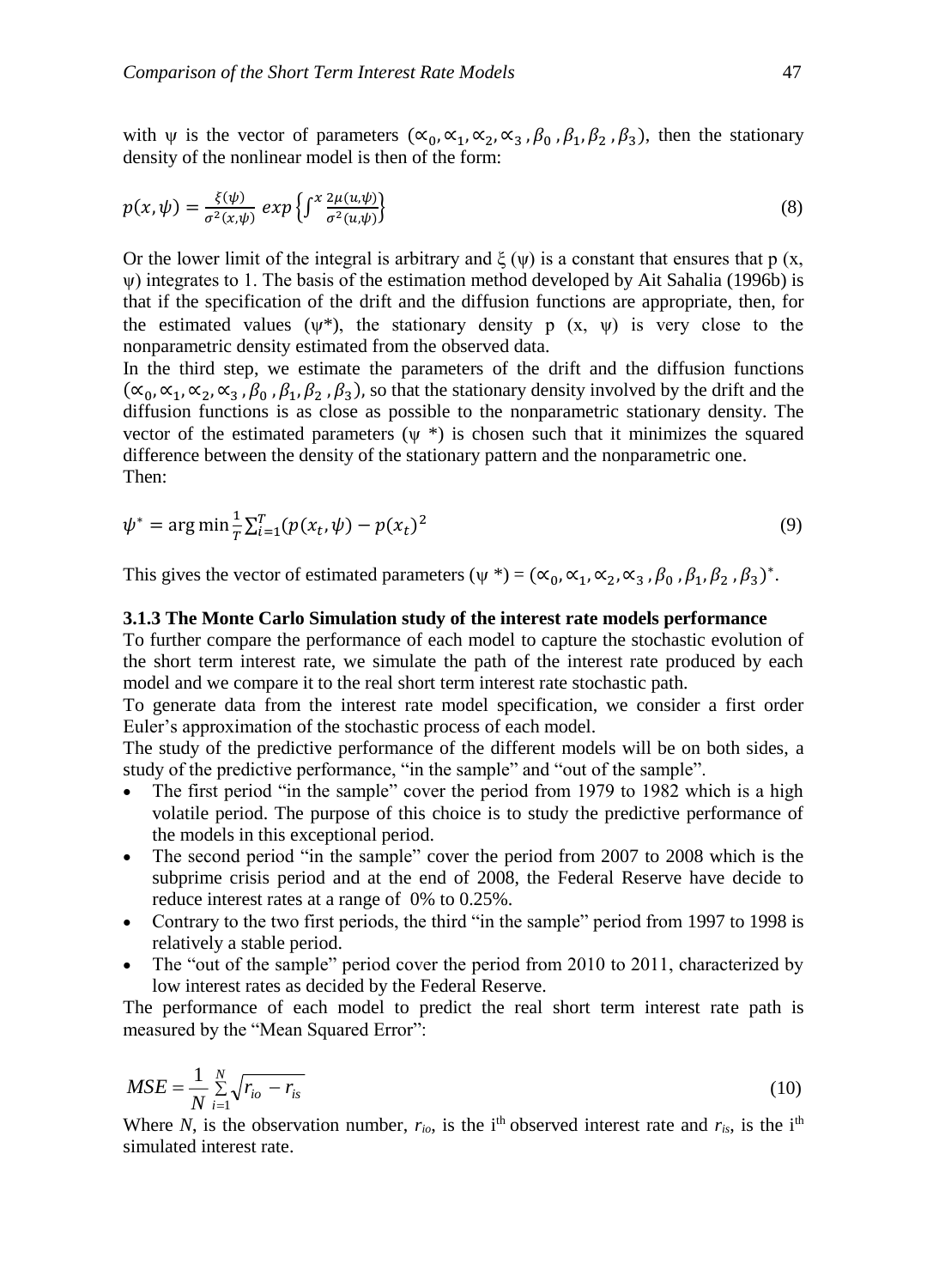#### **3.2 The Nonparametric Approach**

One potentially serious problem with any parametric model that prefers one functional form another is misspecification which can lead to serious pricing and hedging errors.

For further study the short interest rate stochastic process specification we use the nonparametric approach to estimate the functional form of the drift and diffusion functions of the interest rate stochastic process. The nonparametric approach does not impose any restrictions on their functional forms but leave them unspecified. The resulting functional forms should result in a process that follows interest rate closely.

The nonparametric approach presents the flexibility to fit the data allowing the identification of the appropriate specification of the interest rates stochastic process.

Florens-Zmirou (1993) and Ait-Sahalia (1996a) pioneered the idea of modeling the diffusion function of the stochastic interest rate process by the data themselves through a nonparametric approach. The idea has been extended to both the drift and the diffusion functions by Stanton (1997), Jiang and Knight (1997) and, more recently, by Bandi & Phillips (2003).

Renò, Roma and Schaefer (2006) prove that the Stanton and Bandi  $\&$  Phillips estimators perform better than the Ait Sahalia (1996a) estimator.

In this study we follow the Stanton approach (1997). In contrary to the Ait-Sahalia (1996a) that proposes a nonparametric diffusion function estimator based on the linear mean-reverting drift function for the stochastic process, the Stanton approach (1997) avoids making parametric assumptions about either the drift or the diffusion functions of the interest rate stochastic process; it estimates both functions nonparametrically from observed data.

This approach consists of the construction of approximation of the true drift and the diffusion functions then these approximations are estimated nonparametrically from discretely sampled data. More specifically, Stanton (1997) uses the infinitesimal generator and a Taylor series expansion to give the first order approximations to the drift and the diffusion functions.

Consider, the diffusion process of the interest rate,  $r_t$ , which satisfies the stochastic differential equation:

$$
dr(t) = \mu(r_t)dt + \sigma(r_t)dw_t
$$
\n(11)

The first order approximations of the drift and diffusion functions, under the Taylor series is respectively as follows:

$$
\mu(\mathbf{r}_{t}) = \frac{1}{\Delta} \mathbf{E} \quad (\mathbf{r}_{t+\Delta} - \mathbf{r}_{t}) + \mathbf{O}(\Delta)
$$
\n(12)

$$
\sigma^{2}(\mathbf{r}_{t}) = \frac{1}{\Delta} \mathbf{E} \left( \mathbf{r}_{t + \Delta} - \mathbf{r}_{t} \right)^{2} + \mathbf{O}(\Delta)
$$
\n(13)

Where  $\Delta$  denotes a discrete time step in a sequence of observations of the process  $r_t$  and  $O(\Delta)$ , the asymptotic order symbol where  $\lim_{\Delta t \to 0} O(\Delta) = 0$ . *0*  $\rightarrow$  $\Lambda$ 

The nonparametric estimation of the approximations of the drift and the diffusion functions are based on the stationary density.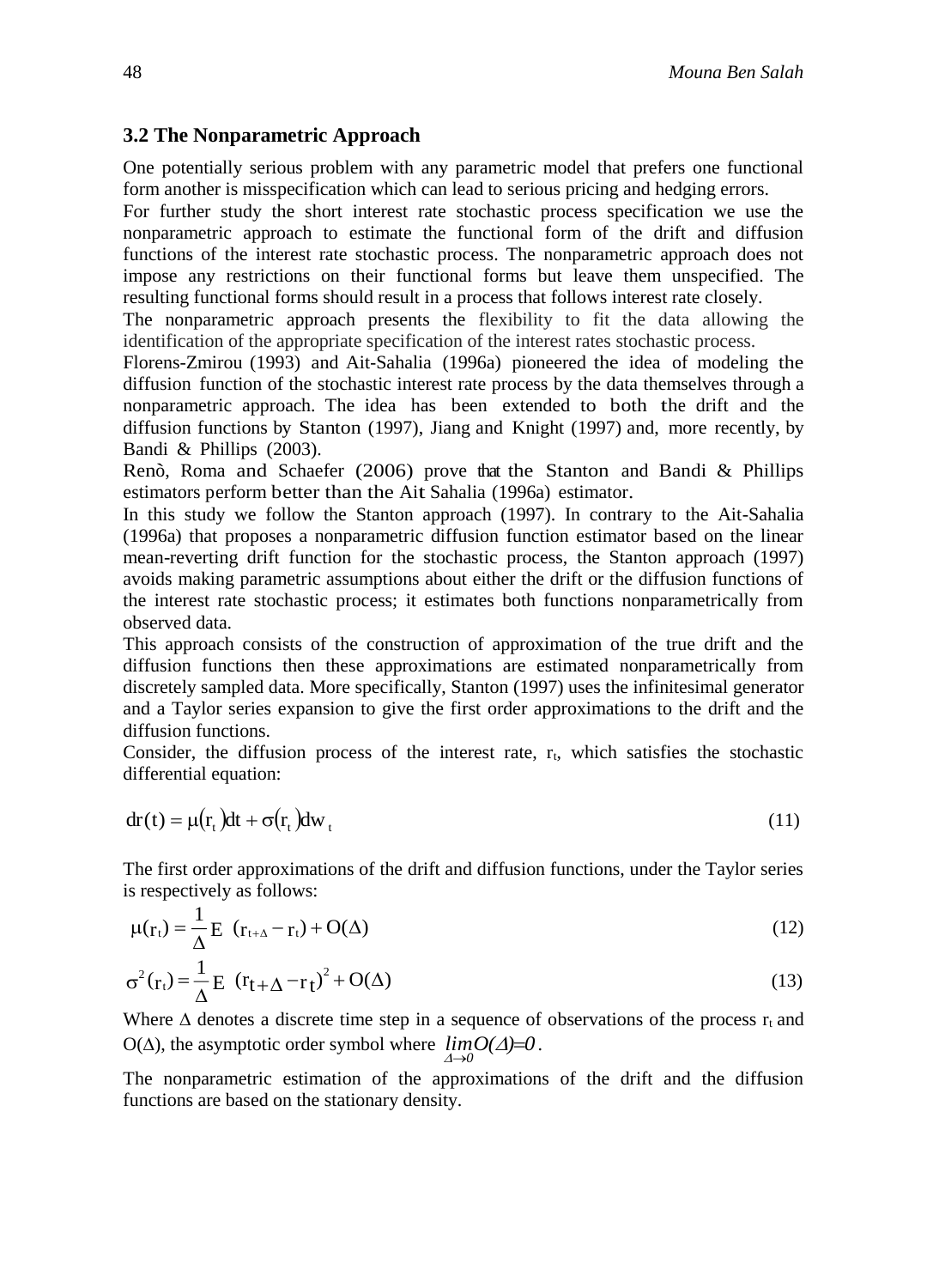Let  $\{r_t^{\Delta}\}_{t=1}^T$  $r_t A_{t=1}^U$  be a sample of size T from the continuous time process  $r_t$ , observed at discrete interval  $\Delta$ . Furthermore, let  $\{u_i\}_{i=1}^N$  be a set of size N points defining an equally spaced partition of a subset of the support of the stationary density. If the stationary density of  $r_t$ is denoted  $f(u)$ , the Rosenblatt-Parzen kernel estimator is of the form

$$
\hat{f}(u) = \frac{1}{Th} \sum_{t=1}^{T} K\left(\frac{u - r_t}{h}\right)
$$
\n(14)

The kernel estimator is completely characterized by the choice of a particular kernel function and the appropriate bandwidth h.

The kernel function provides a method of weigthing "nearby" observations in order to construct a smoothed histogram of the density estimator. In our case we use the Gaussian kernel,  $K(u) = \sqrt{2\pi} e^{-1/2u^2}$ .

The parameter h is called the smoothing parameter; it determines the width of the kernel function around any partition point  $u_t$ . it specifies how (and how many) "neighboring" points of  $r_t^{\Delta}$  $r_t^{\Delta}$ , are to be considered in constructing the density estimator at  $r_t$ . in our case we choice  $h = 4 \times \hat{\sigma} T^{-1/5}$ 

Now, the drift and diffusion function can estimated nonparametrically using the familiar Nadaraya-watson kernel regression estimator as follow:



#### **4 Empirical Finding and Result Analysis**

In this section, we present our empirical results. We begin by the linear models, the unrestricted and the eight restricted interest rate processes. We present after the estimation results of the nonlinear model. We compare after their ability to reproduce the stochastic path of the short term interest rate through a simulation study. Finally, we present the results of the nonparametric estimation of the drift and diffusion function of the short term interest rate process.

#### **4.1 Estimation results of linear models**

Table 3 reports the parameters estimates, asymptotic t-statistics, and GMM minimized criterion  $(\chi^2)$  values for the unrestricted model and for the each of the eight nested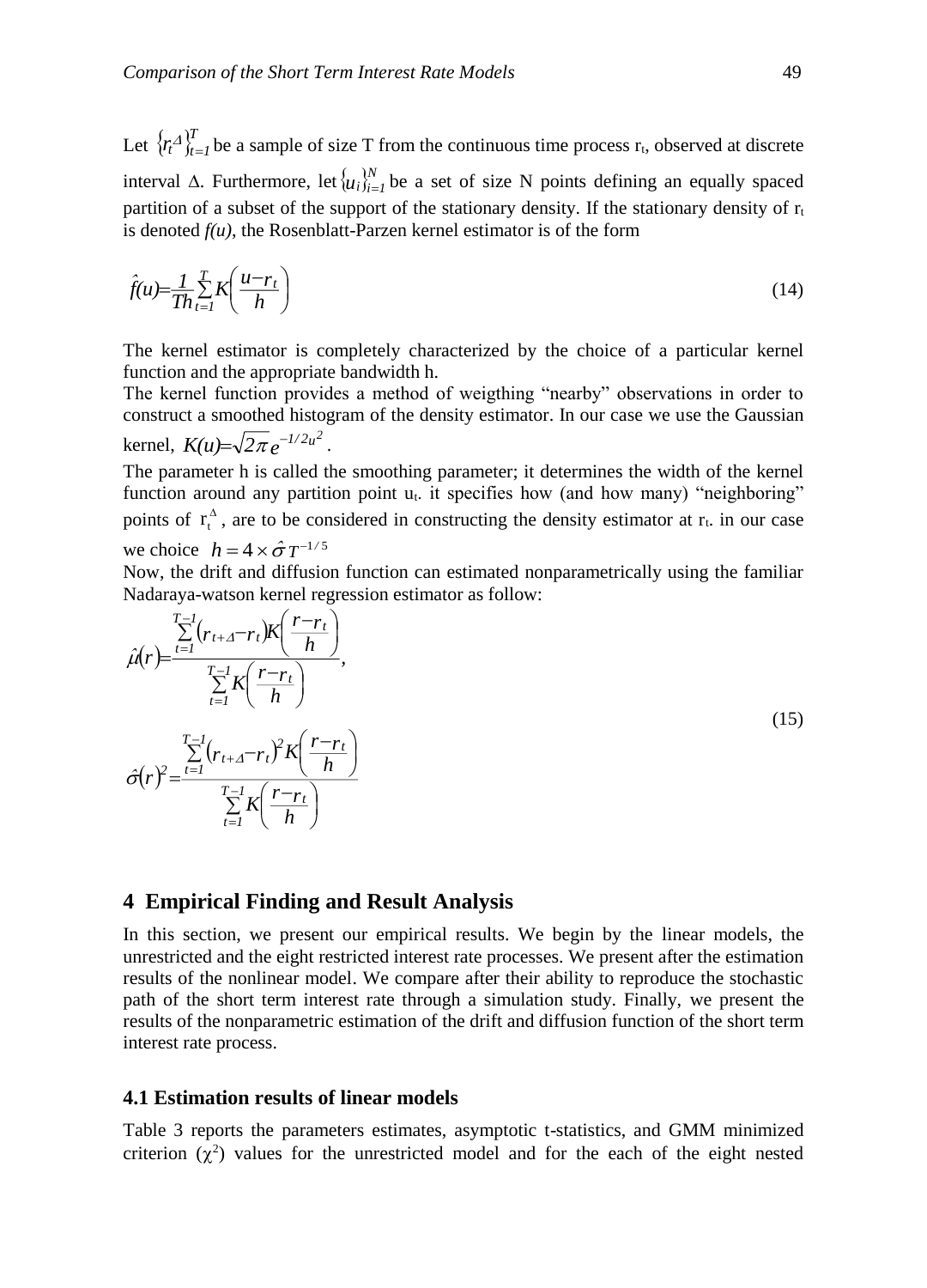models. As shown, the models vary in their explanatory power on interest rate changes. The  $\chi^2$  tests for goodness-of-fit suggest that all the models that assume  $\gamma \leq 1$  are misspecified. In fact Merton (1973), Vasicek (1977), Cox Ingersoll & Ross (1985), Dothan (1978), Rendleman & Bartter (1980), Brennan & Schwartz (1980) models, have  $\chi^2$  values, in excess of 5% and can be rejected at the 95% confidence level. Except for the Cox, Ingersoll & Ross (1980), and the Cox & Ross (1976) models, those assume  $\gamma > 1$ . These models present values of the  $\chi^2$  relatively low and cannot be rejected at the 5% significance level.

These results suggest that the relation between interest rate volatility and the level of r is the most important feature of the dynamic model of the short term interest rate. This is significant since the Vasicek (1977) and Merton (1973) models are often criticized for allowing negative interest rates. This result indicates that a far more serious drawback of these models is their implication that interest rate changes are homoskedastic.

The estimates of the models provide also a number of interesting insights about the dynamics of the short term interest rate. First, the weak evidence of the mean reversion in the short term interest rate; the parameter  $\beta$  is insignificant in the unrestricted model and also in all the restricted models. Second, the conditional volatility of the process is highly sensitive to the level of the short term interest rate. The unconstrained estimate of  $\gamma$  in the Cox & Ross (1976) and Chan, Karoly, Longstaff & Sanders (1992) models are respectively 1.5513 and 1.5424.

This result is important since these values are higher than the values used in most of the models. In particular, six of the eight nested models imply  $0 \le \gamma \le 1$ . The t-statistic for  $\gamma$  is 9.20 and 8.05 respectively for the Cox & Ross (1976) and Chan, Karoly, Longstaff  $\&$ Sanders (1992) models, which imply that the parameter  $\gamma$  is highly significant. These results prove the importance of the relation between volatility of the interest rate and the level of the short term interest rate in the dynamic of the interest rate and that the degree of the sensitivity is higher than 1.5.

These findings are similar to those of Ferreira (1998) that has followed the same approach for Portuguese interest rates. The results show a weak mean reverting effect and a high sensitivity of the volatility to the interest rate level equal to 1.13.

The last two columns of the Table 3 present the results of the forecast power of all the models for interest rate changes and the squared interest rate changes. The first  $\mathbb{R}^2$ measure describes the fit of the various models for the actual yield changes. Expect for the Merton (1973), Dothan (1978), Cox, Ingersoll & Ross (1980), and the Cox & Ross (1976) models which have no explanatory power for interest rate changes, the other models are similar in their forecast ability. They explain only 0.01% to 0.13% of the total variation in yield changes.

For the volatility of interest rate changes, the proportion of the total variation in volatility captured by the various models ranges from 0.44% from the Cox, Ingersoll & Ross (1985) model to 17.4% for the  $& Ross (1976) \text{ model}$ . Note that the  $R^2$  for the Merton (1973) and Vasicek (1977) models are zero since these models imply that the volatility of interest rate changes is constant. Remark that the higher predictive power for the volatility for interest rate changes is for the models that assume an estimated value of  $\gamma \geq 1.5$ . It is equal to 17.4% for the Cox & Ross (1976) model and 15.86% for the Chan, Karoly, Longstaff & Schwartz (1992) model.

These results are similar to those produced by the  $\chi^2$  test, which prove again the importance of the sensibility of the volatility of the interest rate to the level of short term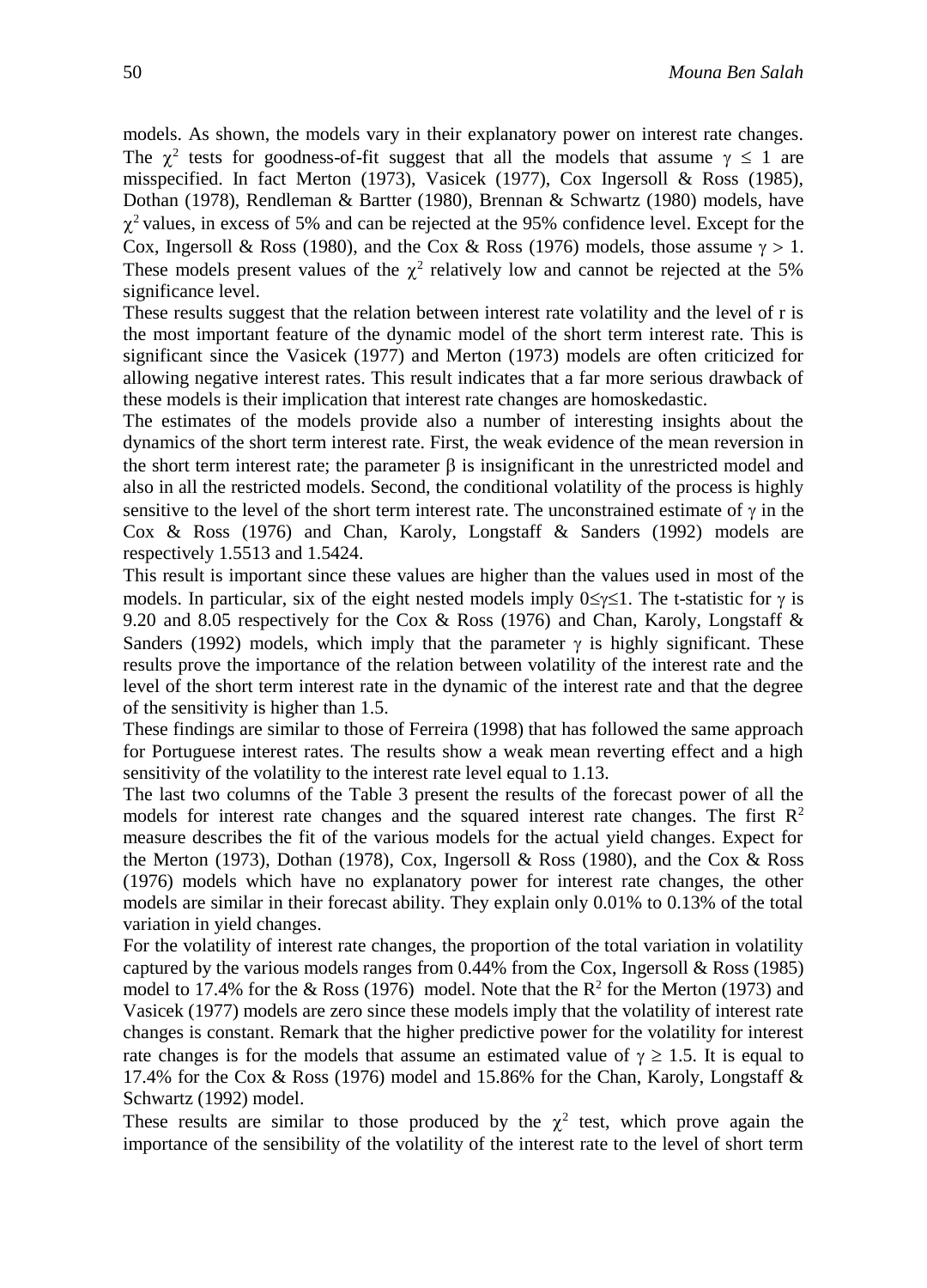interest rate in the dynamic of the spot interest rate. Figure 2 plot the absolute value of the interest rate changes and the estimated conditional volatility estimate from the Cox, Ingersoll & Ross (1985) and the Chan, Karoly, Longstaff & Schwartz (1992) models. We remark that contrary to the Cox Ingersoll & Ross (1985) model, the Chan, Karoly, Longstaff & Schwartz (1992) model reproduce nearly exactly the shape of observed volatility of interest rate changes without adjusting the actual levels of interest rates .

| Models                                     | $\mathfrak{a}$        | $\boldsymbol{b}$      | $\sigma^2$         | $\gamma$           | $\chi^2$ test<br>$(p-$<br>value) | dl             | $R_1^2$ | $R_2^2$ |
|--------------------------------------------|-----------------------|-----------------------|--------------------|--------------------|----------------------------------|----------------|---------|---------|
| Chan Karoly<br>Longstaff<br>Sanders (1992) | 0.004510<br>(0.45)    | 0.113786<br>$(-0.54)$ | 0.915860<br>(1.55) | 1.542416<br>(8.05) | 0.0000                           | $\Omega$       | 0.0008  | 0.1586  |
| <b>Merton</b> (1973)                       | 0.000776<br>$(-0.36)$ | 0.0000                | 0.000121<br>(6.05) | 0.0000             | 15.5003<br>(0.0004)              | $\overline{2}$ | 0.0000  | 0.0000  |
| Vasicek (1977)                             | 0.002520<br>(0.27)    | 0.071269<br>$(-0.34)$ | 0.000122<br>(5.98) | 0.0000             | 15.5172<br>(0.0001)              | 1              | 0.0003  | 0.0000  |
| Cox Ingersoll<br>and Ross(1985)            | 0.003209<br>(0.34)    | 0.092045<br>$(-0.44)$ | 0.002739<br>(6.91) | 0.5000             | 14.5178<br>(0.0001)              | 1              | 0.0005  | 0.0044  |
| Dothan (1978)                              | 0.0000                | 0.0000                | 0.048578<br>(8.52) | 1.0000             | 10.3857<br>(0.0156)              | 3              | 0.0000  | 0.0298  |
| Rendleman and<br><b>Bartter</b> (1980)     | 0.0000                | 0.028005<br>$(-0.62)$ | 0.049714<br>(8.31) | 1.0000             | 10.0911<br>(0.0064)              | $\overline{2}$ | 0.0001  | 0.0312  |
| Brennan and<br><b>Schwartz</b><br>(1980)   | 0.005209<br>(0.55)    | 0.141874<br>$(-0.67)$ | 0.050287<br>(8.25) | 1.0000             | 9.8074<br>(0.0017)               | 1              | 0.0013  | 0.0319  |
| Cox Ingersoll<br>and Ross(1980)            | 0.0000                | 0.0000                | 0.725366<br>(9.69) | 1.5000             | 0.5475<br>(0.9083)               | 3              | 0.0000  | 0.1379  |
| Cox and Ross<br>(1976)                     | 0.0000                | 0.015935<br>$(-0.35)$ | 0.949175<br>(1.57) | 1.551295<br>(8.20) | 0.2243<br>(0.6358)               | 1              | 0.0000  | 0.174   |

Table 3: Estimates of alternative models for the short term interest rate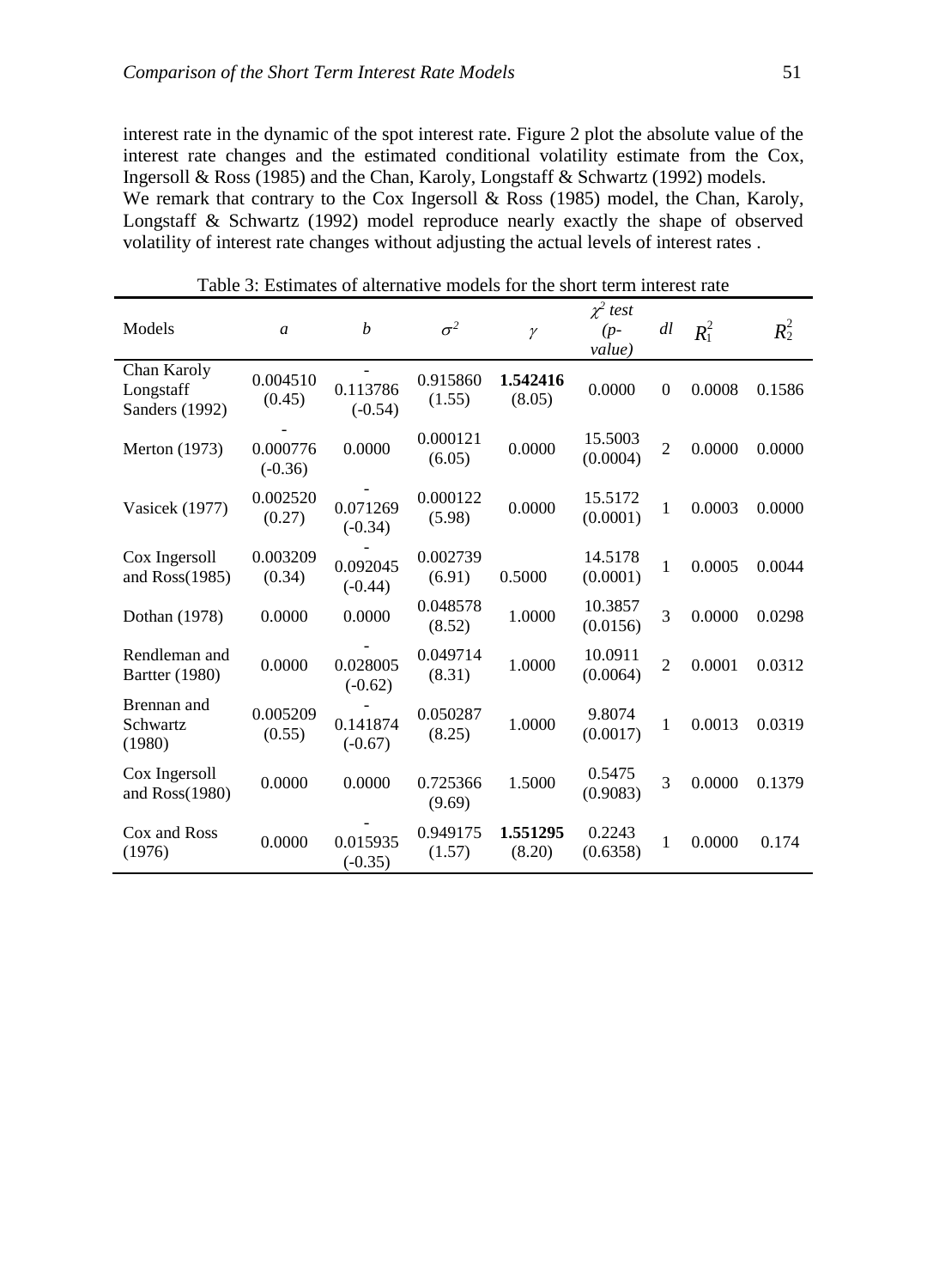

Figure 2: Forecast of weekly ex post volatility of short term interest rate using the Cox, Ingersoll & Ross (1985) and the Chan, Karoly, Longstaff & Schwartz (1992) models.

#### **4. 2. Estimation Results of Nonlinear Model**

From the table 4, we note first that all the conditions imposed by Ait Sahalia (1996b) are respected. Second, all parameters except  $\beta_3$  are not significant. The mean reverting parameter  $\alpha_2$ , is not significant as proved for linear models.

The figure 3 plots the nonlinear drift of the Ait Sahalia (1996b) model. We note that for the central area of the interest rate between 1% and 18%, the average is almost zero. In addition for interest rates below 1%, the nonlinearity of the drift strongly pushing interest rates to the mean area. Or since 2008, the short term interest rates show low values converge to almost zero and the short term interest rate has not recorded a mean reversion as stipulated by Ait Sahalia (1996b) model. In addition according to the model of Ait Sahalia (1996b), the mean reversion effect is manifested at very high interest rates above 20%. But it is almost impossible to achieve these values for the short term interest rates.

| <b>Parameters</b> | <b>Estimated values</b> | standard erreur | t-stat  |  |
|-------------------|-------------------------|-----------------|---------|--|
| $\alpha_0$        | $1,64e^{-4}$            | 0,2086          | 0,00078 |  |
| $\alpha_1$        | 0,019                   | 2,1332          | 0,0089  |  |
| $\alpha_2$        | $-0.1258$               | 7,2240          | 0,0174  |  |
| $\alpha_3$        | $1,154e^{-5}$           | 0,0068          | 0,0022  |  |
| $\beta_0$         | $8,8e^{-6}$             | 0,0001          | 0,088   |  |
| $\beta_1$         | 0,0026                  | 0,0017          | 0,1529  |  |
| $\beta_2$         | 0,0238                  | 0,0165          | 1,4424  |  |
| $\beta_3$         | 2,0319                  | 0,5775          | 3,5184  |  |

Table 4: The parameters estimates of the Ait Sahalia (1966b) model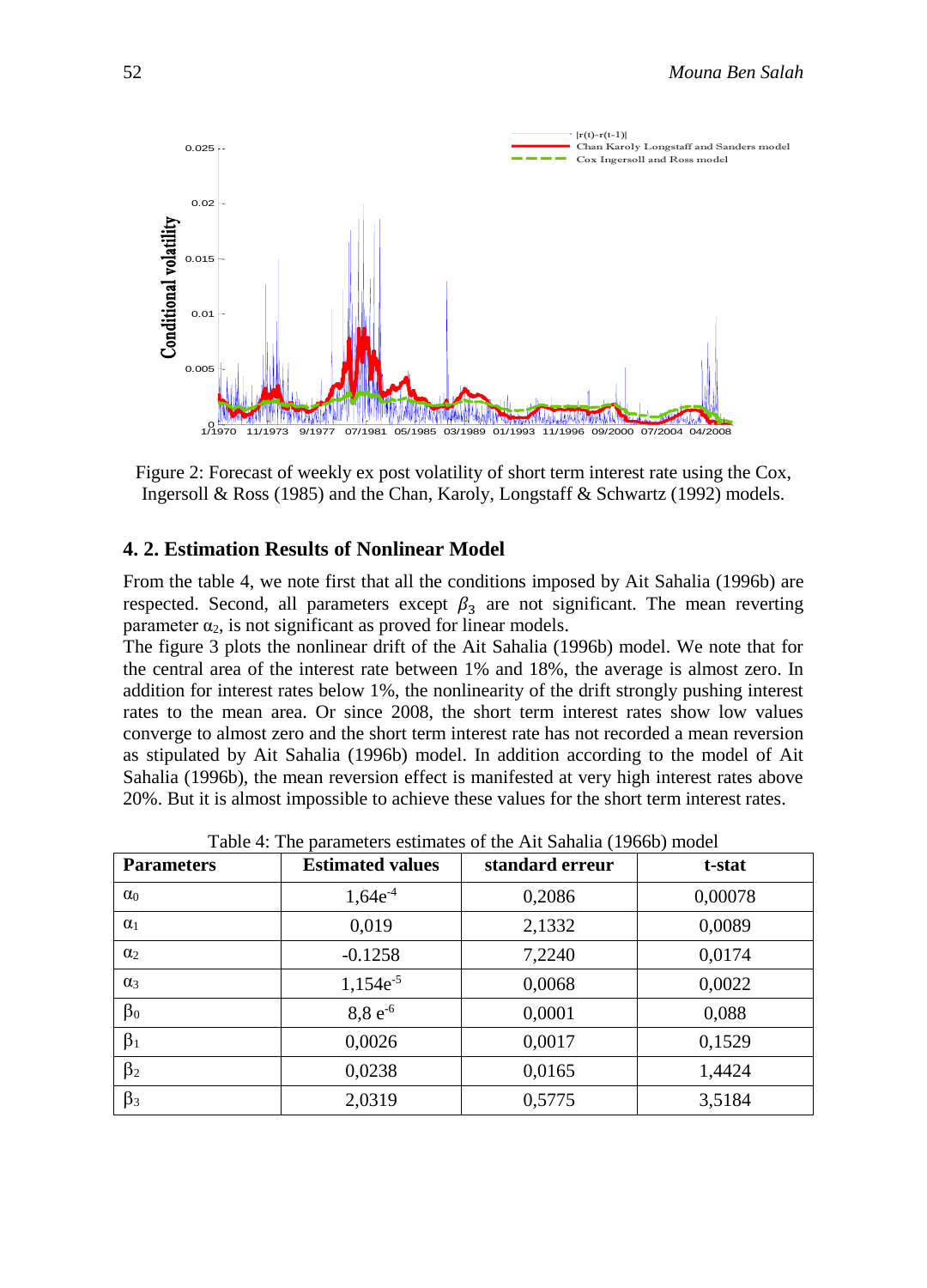The figure 3 plots the nonlinear drift of the Ait Sahalia (1996b) model. We note that for the central area of the interest rate between 1% and 18%, the average is almost zero. In addition for interest rates below 1%, the nonlinearity of the drift strongly pushing interest rates to the mean area. Or since 2008, the short term interest rates show low values converge to almost zero and the short term interest rate has not recorded a mean reversion as stipulated by Ait Sahalia (1996b) model. In addition according to the model of Ait Sahalia (1996b), the mean reversion effect is manifested at very high interest rates above 20%. But it is almost impossible to achieve these values for the short term interest rates.



The figure 4 shows the nonlinear diffusion of the Ait Sahalia model (1996b).We note that volatility increases with the level of interest rates. This confirms the presence of the effect level in the diffusion function.



Figure 4: The non linear volatility of the Ait Sahalia (1996b) interest rate model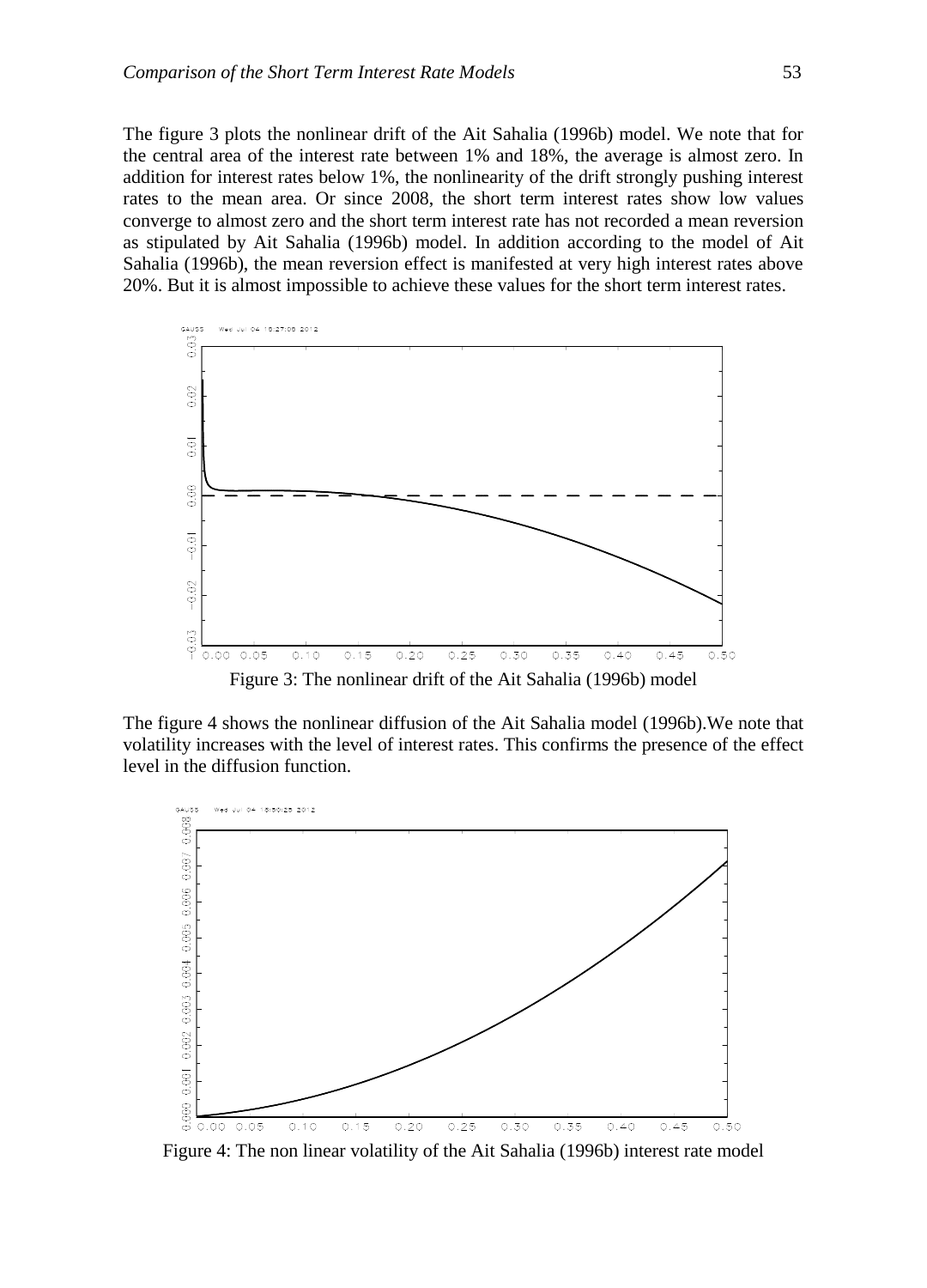## **4.3 Monte Carlo Simulation Results**

The stochastic path of the interest rate produced by the Ait Sahalia model (1996b) is compared to those produced by the linear models of Chan, Karoly, Longstaff & Schwartz (CKLS, 1992), of Cox & Ross (CEV, 1976), of Brennan & Schwartz (BS, 1980) and Rendleman and Bartter (GBM, 1980).

These models are firstly the best linear short-term interest rates models among the studied models. On the other hand they present the main characteristics of the stochastic process of short-term interest rate, ie the mean reversion effect and the elasticity of volatility. The objective of this choice is to compare the contribution of nonlinear parameterization of Ait Sahalia (1996b) compared to those presented by these linear models in the estimation of the real short interest rates term stochastic path.

The simulation periods considered are the three in the sample periods "1979-1982", "1997-1998", "2007-2008" and the out of the sample period "2010-2011".

From figure 5, we see that as for the linear models, the path of short term interest rates generated by the nonlinear model of Ait Sahalia (1996b) does not adequately reproduce the real interest rate path and this for the four periods studied.

The table 5 shows the mean square error for the different models.

#### Table 5: Mean Squared Error of the Monte Carlo simulation

| <b>Models</b>              | <b>MSE</b>                                 |                                            |                          |                                |  |  |  |  |
|----------------------------|--------------------------------------------|--------------------------------------------|--------------------------|--------------------------------|--|--|--|--|
|                            | $\langle$ In sample $\rangle$<br>1070 1082 | $\langle$ In sample $\rangle$<br>1007 1009 | $\ll \ln$<br>comple 2007 | « out of sample »<br>2010.2011 |  |  |  |  |
| <b>CKLS</b>                | 4.5662e-09                                 | 4.6321e-007                                | 2.3690e-005              | 2.1168e-007                    |  |  |  |  |
| <b>CEV</b>                 | 6.4781e-008                                | 4.4038e-008                                | 1.9411e-005              | 2.4801e-009                    |  |  |  |  |
| <b>GBM</b>                 | 6.8501e-007                                | 1.5526e-009                                | 1.7262e-005              | 2.1617e-009                    |  |  |  |  |
| <b>BS</b>                  | 1.2494e-006                                | 3.0099e-009                                | 1.7230e-005              | 2.2512e-007                    |  |  |  |  |
| Ait<br>Coholi <sub>2</sub> | 1.0797e-006                                | 5.6118e-007                                | 2.4278e-005              | 3.0300e-007                    |  |  |  |  |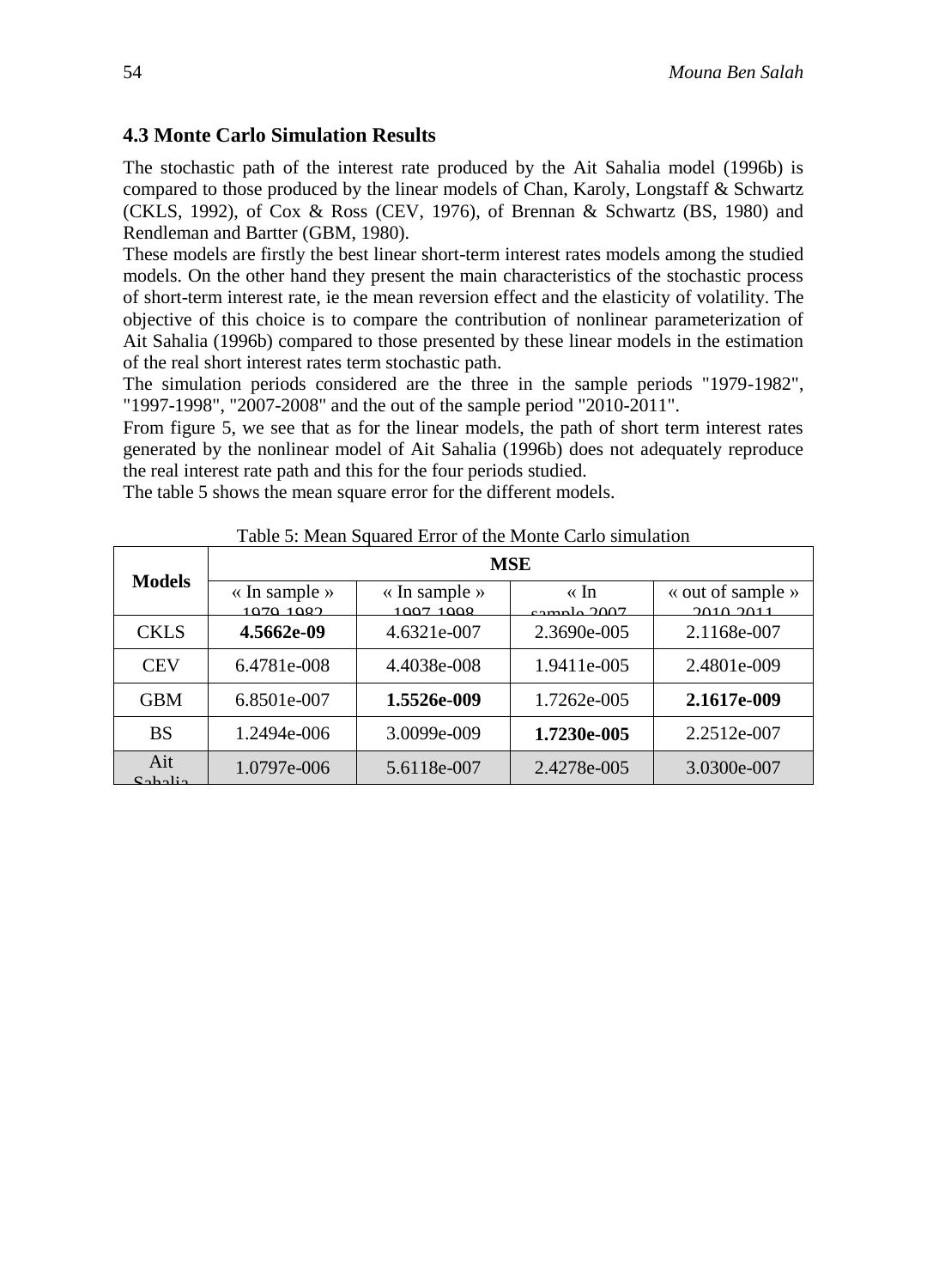

Figure 5: (a) Simulation « out of the sample » 2010-2011 period, simulation "in the sample"; (b) 1979-1982 period; (c) 2007-2008 period, (d) 1997-1998 period.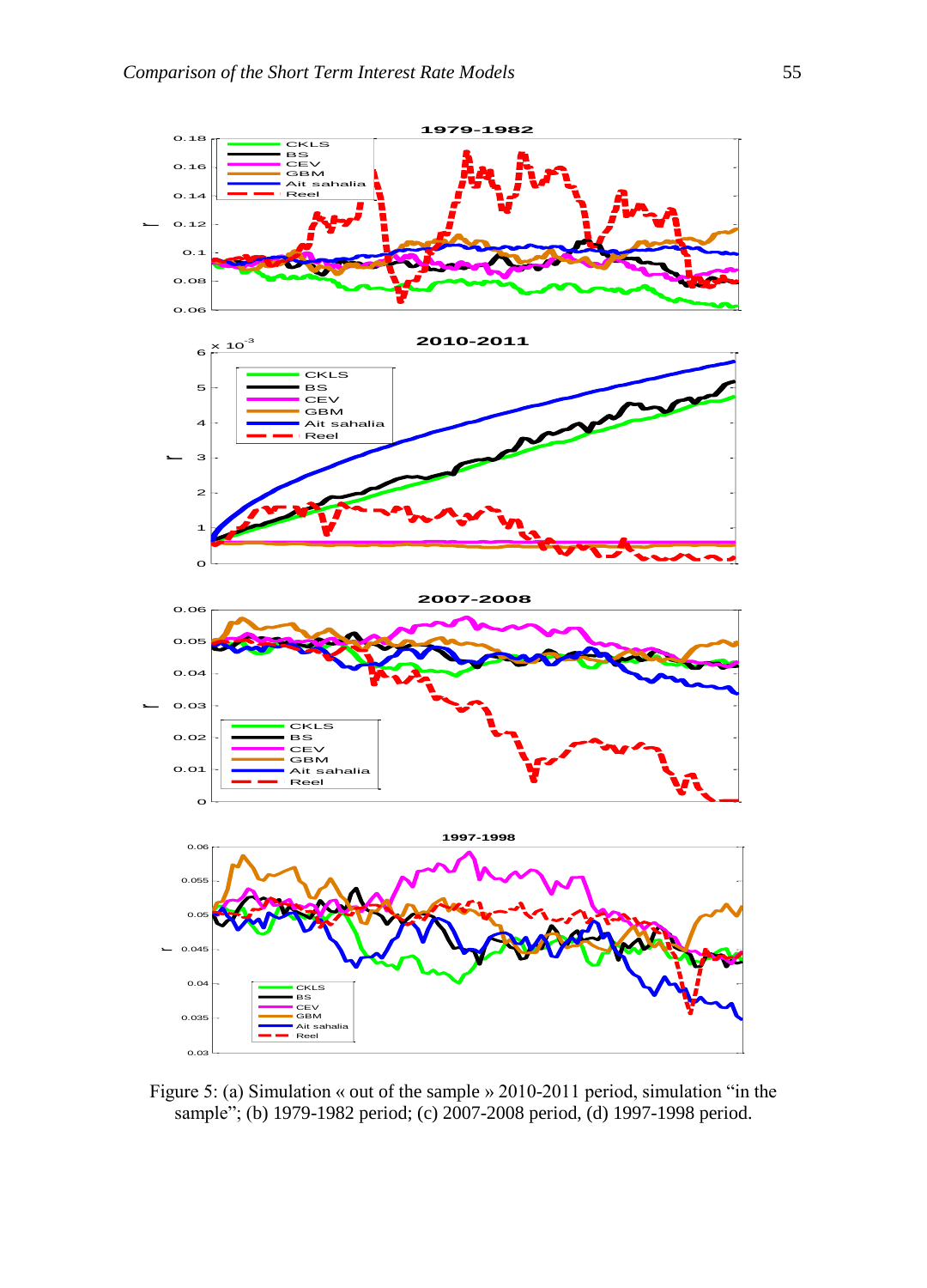#### **4.4 Estimation Results of the Nonparametric Model**

To estimate the drift and the diffusion functions, the stationary density of the short term interest rate is estimated first and plotted in Figure 6. The nonparametric stationary density is obviously not normal with a flatter right tail than the normal density.

From Figure 7, we note that the drift is constant and it is close to being zero for low and medium values of interest rate. But when the short rate is beyond 14%; the short rate drift decrease dramatically. It presents a negative linear trend. This confirm the empirical finding of Ait Sahalia (1996a), Stanton (1997), Jiang and Knight (1997), Jiang (1998), Sam and Jiang (2009) and Gospodinov and Hirukawa (2011) that the drift term of the short term interest rate is zero for the most of interest rate ranges and overall nonlinearly mean reverting.

These results prove also the finding of Arapis and Gao (2006) that the nonparametric drift is unlike the linear mean reverting specification.

These findings suggest that interest rates follow a random walk at low and medium level, while being overall stationary. But because of the high level of interest rates (beyond 14%) observed mainly during the period of early 80's, the nonstationarity test based on the short term interest rate level is rejected.

Compared to the linear mean reverting drift function, the nonparametric drift function shows a much weaker mean reverting property for low and medium interest rate but a much stronger mean reverting property for high interest rates. The mean reverting effect occurs only when the rate of interest is almost over 14%. This finding confirms that the mean reverting is not very significant especially for low and middle levels of the Interest rates.



Figure 6: Nonparametric stationary density of short rate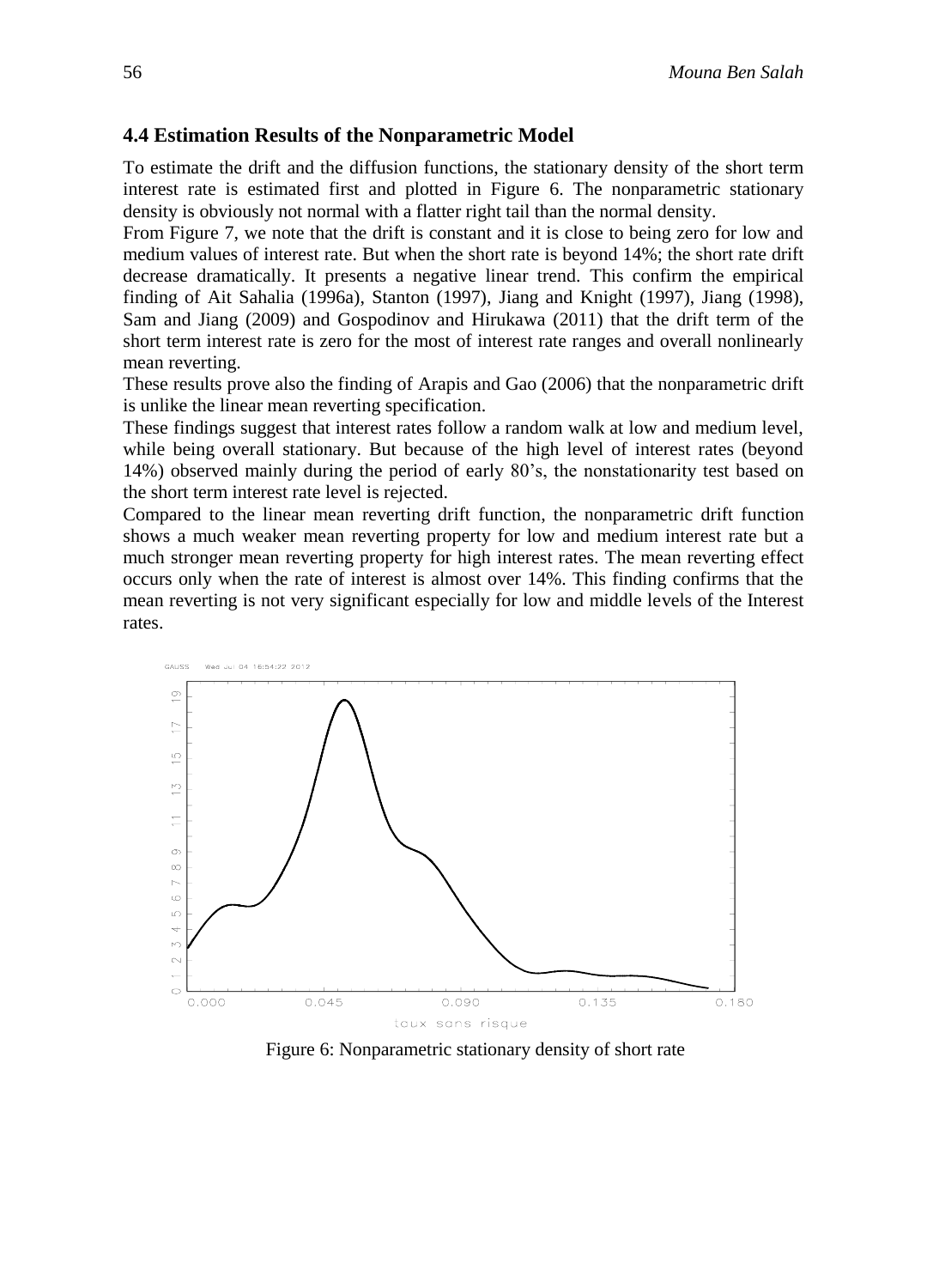

Figure 7: Nonparametric and Chan, Karoly, Longstaff & Schwartz (CKLS) drift functions

Compared to the nonlinear drift function (figure 8), we note that they are different. Indeed nonparametric drift presents a mean reverting effect for interest rate values greater than 14% whereas for such values, the drift of the Ait Sahalia (1996b) model is almost zero and the mean reverting effect occurs only for interest rate values greater than 20%. We deduce that the nonlinear drift specification proposed by Ait Sahalia (1996b) does not reproduce the drift of the observed data, given by the nonparametric estimator.



Figure 8: Nonparametric and the nonlinear drift functions

The nonparametric diffusion function is plotted in Figure 9 and compared to those of the Chan, Karoly, Longstaff & Schwartz (CKLS, 1992), Cox, Ingersoll and Ross (CIR-SR, 1985) and Ait Sahalia models (1996b). Noticeable features of the nonparametric diffusion function estimator include: first, the diffusion function is a nonlinear but overall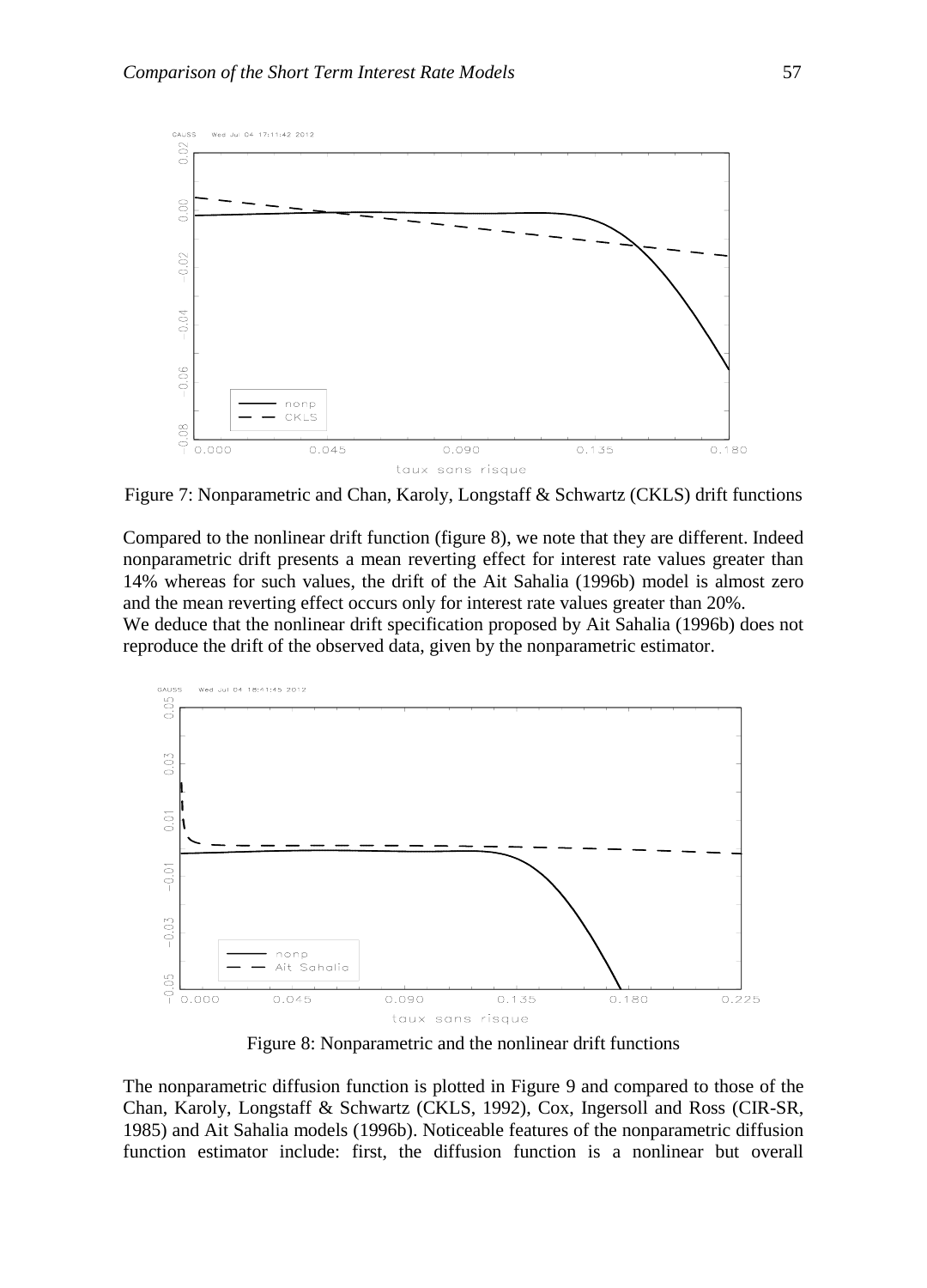increasing function of the short rate, supporting the "level-effect" conjecture and rejecting the constant volatility model. That is, low interest rates are associated with low interest rates volatility and high interest rates are associated with high interest rates volatility. This result proves that the volatility is nonlinear contrary to the parametric models that suppose that the volatility is linear. These results are similar to those of Ait Sahalia (1996a), Stanton (1997), Jiang and Knight (1997), Jiang (1998), Sam and Jiang (2009) and Gospodinov and Hirukawa (2011).

The nonlinear diffusion of Ait Sahalia (1996b) model is very different from the nonparametric one, it is very low and the level effect is also very low.

We deduce that, as for the drift the diffusion specification of the Ait Sahalia (1996b) model does not reproduce the diffusion of the observed data.



Figure 9: Non-parametric, nonlinear, CKLS and CIR-SR diffusion functions

# **5 Conclusion**

In this paper, we investigate the appropriate features of the short term interest rate stochastic process. The results indicated that models that allowed the variability of interest rates to depend upon the level of interest rate captured the dynamic behaviour of short term interest rates more successfully. The level effect is such that the interest rate volatility is positively correlated with the level of interest rates. In addition the results prove also that the evidence on mean reversion in the short term to be not inconclusive.

The nonparametric estimation of the drift and the diffusion functions of the short term interest rate process prove also the importance of the "level effect" in the interest rate volatility and that the "mean reversion " effect is significant only for very high level of interest rates. The drift and diffusion functions appear also to be nonlinear.

The results show also that the Ait Sahalia (1996b) nonlinear model is unable to predict the real stochastic path of the short-term interest rates process.

The problem is in the specification of the drift and the diffusion functions proposed by Ait Sahalia (1996b) model.

These results lead us to question on the appropriate nonlinear specification of the short term interest rate model.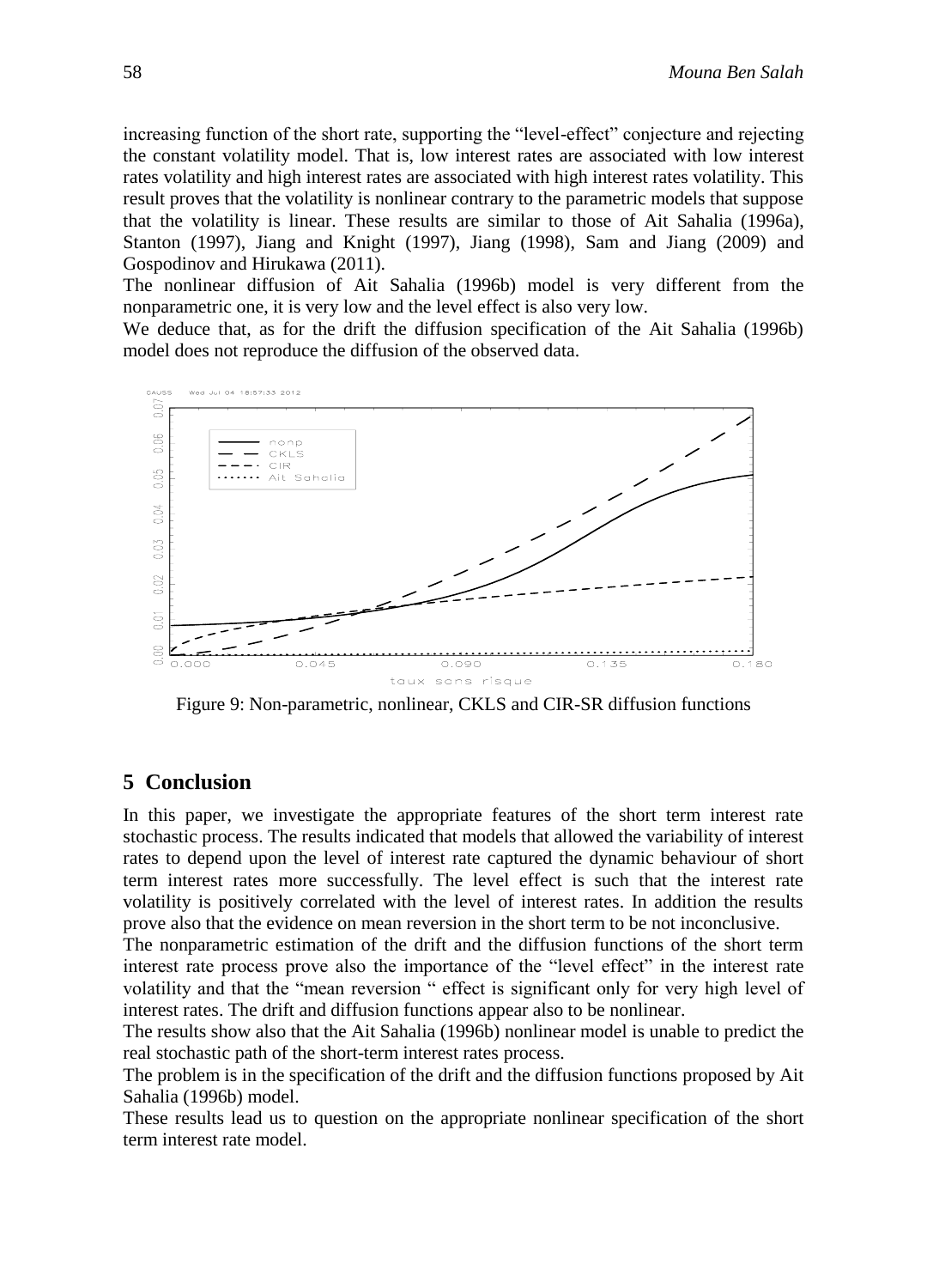### **References**

- [1] Ait-sahalia, Y (1996a), Nonparametric pricing of interest rate derivative securities, Econometrica 64, 527-560.
- [2] Ait-sahalia, Y (1996b), Testing continuous-time models of the spot interest rate, Review of Financial Studies 9, 385-426.
- [3] Ait-Sahalia, Y (2002), Maximum likelihood estimation of discretly sampled diffusions: a closed form approximation approach, Econometrica 70, 1, 223-262.
- [4] Arapis, M. Gao, J (2006), Empirical comparisons in short-term interest rate models using nonparametric methods*.* Journal of Financial Econometrics, 4, 310-345.
- [5] Bandi, F. Phillips, P. (2003), Fully nonparametric estimation of scalar diffusion models. Econometrica 71 (1), 241–283.
- [6] Brennan, M., E. Schwartz (1979), A Continuous Time Approach to the Pricing of Bonds, Journal of Banking and Finance, 3, 135-155.
- [7] Chan, K. C., G A Karolyi, F. A. Lonstaff, A. B. Sanders (1992), An empirical comparison of alternative models of the short-term interest rate, Journal of Finance 47, 1209-1227.
- [8] Cox, J. C., J. E. Ingersoll, S. A. Ross (1980), An Analysis of Variable Rate Loan Contracts. Journal of Finance 35, 389–403.
- [9] Cox, J. C., J. E. Ingersoll, S. A. Ross (1985a), An intertemporal general equilibrium model of asset prices, Econometrica, 53, 363–384
- [10] Cox, J. C., J. E. Ingersoll, S. A. Ross (1985b), A Theory of the Term Structure of Interest Rates, Econometrica, 53, 385–407.
- [11] Ferreira, A.M (1998), An empirical test of short term interest rate models, Review of financial markets, 1, 29- 48.
- [12] Florens-Zmirou, D. (1993), On estimating the diffusion coefficient from discrete observations, Journal of Applied Probability 30, 790–804.
- [11] Gospodinov, N. Hirukawa, M (2011), Nonparametric estimation of scalar diffusion processes of interest rates using asymmetric Kernels, working paper.
- [12] Hansen, L. (1982), Large sample properties of generalized method of moment estimators, Econometrica, 50, 1029-1056.
- [13] Jiang, G. J. Knight (1997), A nonparametric approach to the estimation of diffusion processes, with an application to a short-term interest rate model. Econometric Theory 13, 615-645.
- [14] Jiang, G. J (1998), Nonparametric modeling of US interest rate term structure dynamics and the implications on the prices of derivatives securities, Journal of financial and quantitative analysis, 4, 565-499.
- [15] Merton, R. (1973), Theory of Rational Option Pricing, Bell Journal of Economics and Management Science, 4, 637-654.
- [16] Rendleman, R. and B, Bartter (1980), The Pricing of Options on Debt Securities. Journal of Financial and Quantitative Analysis, 15, 11–24.
- [17] Renò, R. Roma, A. Stephen, S (2006), A Comparison of Alternative Nonparametric estimators of the Short Rate Diffusion Coefficient, Economic Notes, 35, 227-252.
- [18] Sam, A G. Jiang, G (2009), Nonparametric estimation of the short rate diffusion process from a panel of yields, Journal of Financial and Quantitative Analysis, 44, 1197-1230.